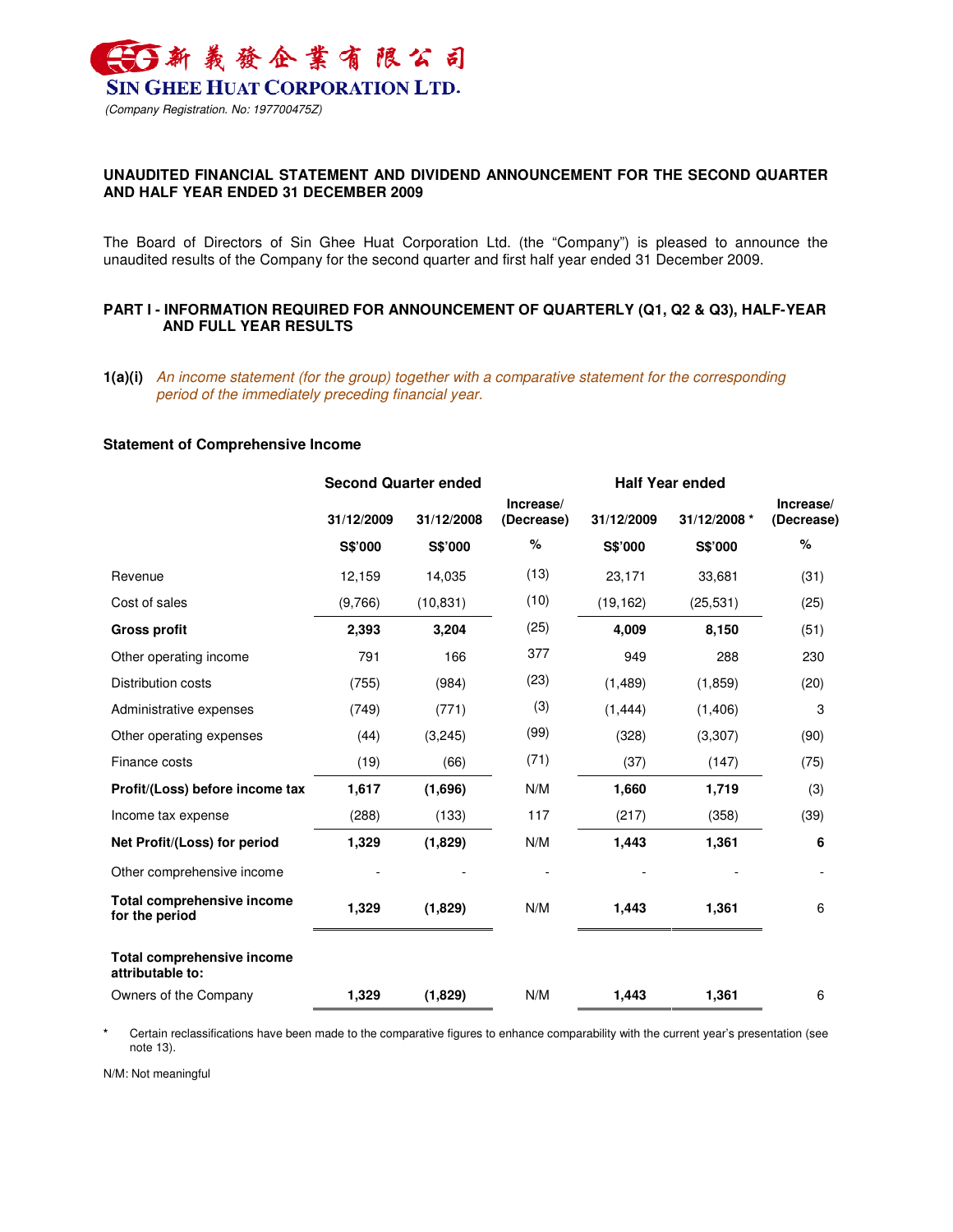**1(a)(ii)** Net profit for the period has been arrived at after crediting/(charging) the following:

|                                                        | Second quarter ended     |          | Half year ended |            |
|--------------------------------------------------------|--------------------------|----------|-----------------|------------|
|                                                        | 31/12/2009<br>31/12/2008 |          | 31/12/2009      | 31/12/2008 |
|                                                        | \$'000                   | \$'000   | \$'000          | \$'000     |
| Depreciation of property, plant and equipment          | (136)                    | (166)    | (270)           | (333)      |
| Foreign exchange gain/(loss), net                      | 1                        | 30       | (7)             | 15         |
| Interest income on bank and short-term bank deposits   | 18                       | 43       | 29              | 74         |
| Interest expense on borrowings                         | -#                       | (45)     | (4)             | (102)      |
| Allowance for doubtful debts - trade                   | (12)                     | (182)    | (59)            | (183)      |
| Reversal of allowance for doubtful debts - trade       | 95                       | 37       | 104             | 42         |
| Bad debts written off - trade                          | -#                       |          | -#              | (11)       |
| Allowance for damaged/obsolete inventories             | (32)                     | (211)    | (61)            | (225)      |
| Reversal of allowance for damaged/obsolete inventories | 45                       | 39       | 111             | 90         |
| Allowance for inventory write-down                     | $\overline{\phantom{a}}$ | (2, 815) | (200)           | (2, 815)   |
| Reversal of allowance for inventory write-down         | 569                      |          | 569             |            |
| Inventories written off                                | -#                       | (37)     | -#              | (73)       |
| Inventories written back                               | 12                       | 17       | 30              | 66         |

# Denotes amount less than \$1,000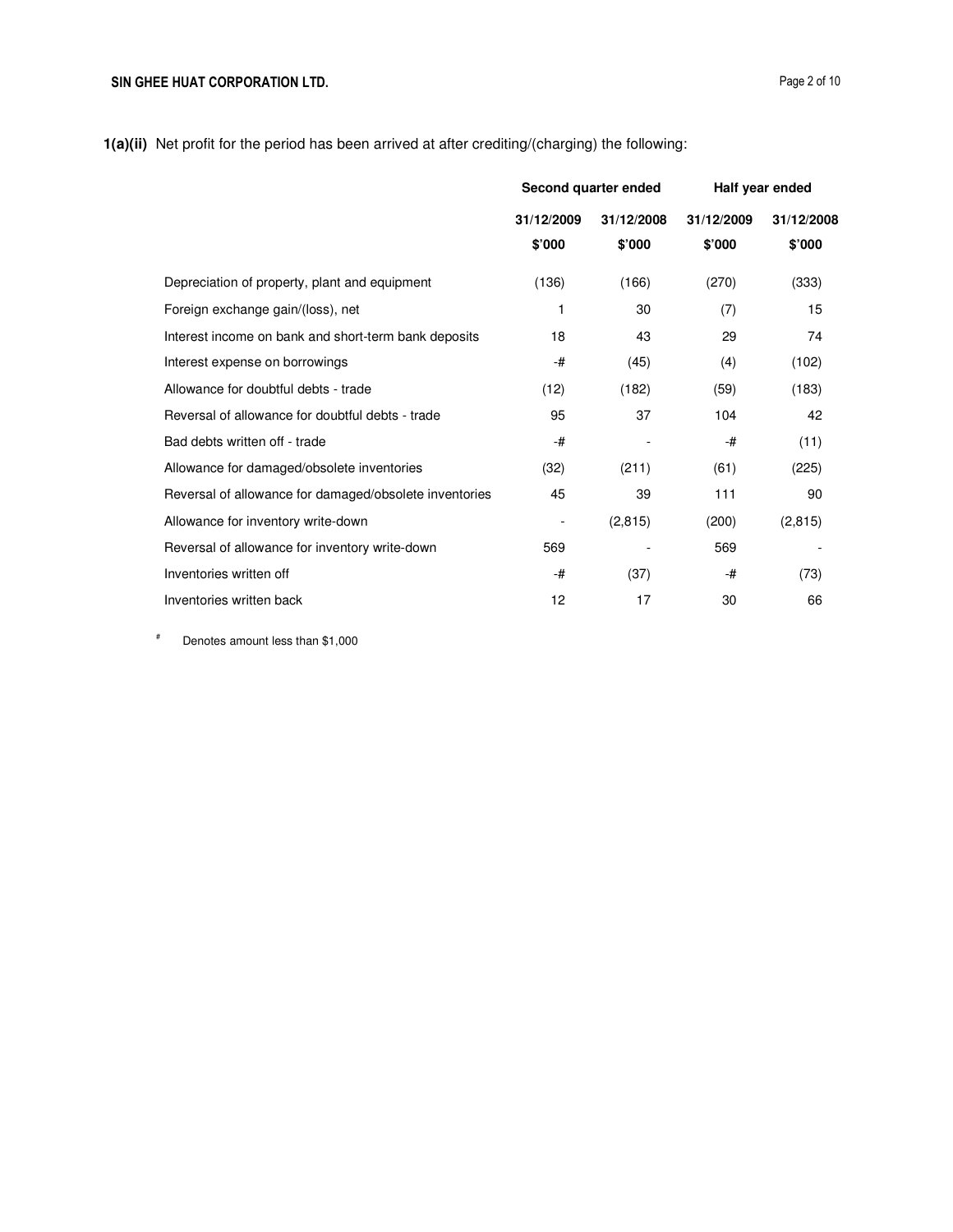**(b)(i)** A balance sheet (for the issuer and group), together with a comparative statement as at the end of the immediately preceding financial year.

## **Statement of Financial Position**

|                                             | 31/12/2009<br>\$'000 | 30/06/2009<br>\$'000 |
|---------------------------------------------|----------------------|----------------------|
| <b>ASSETS</b>                               |                      |                      |
| <b>Current assets</b>                       |                      |                      |
| Cash and cash equivalents                   | 35,430               | 33,672               |
| Trade receivables                           | 11,758               | 11,231               |
| Other receivables, deposits and prepayments | 176                  | 183                  |
| Inventories                                 | 32,271               | 34,644               |
|                                             | 79,635               | 79,730               |
| <b>Non-current assets</b>                   |                      |                      |
| Property, plant and equipment               | 7,341                | 7,547                |
| Deferred income tax asset                   | 319                  | 328                  |
|                                             | 7,660                | 7,875                |
| <b>Total assets</b>                         | 87,295               | 87,605               |
| <b>LIABILITIES</b>                          |                      |                      |
| <b>Current liabilities</b>                  |                      |                      |
| Trade payables                              | 2,356                | 1,785                |
| Other payables                              | 497                  | 726                  |
| Current income tax liability                | 867                  | 742                  |
|                                             | 3,720                | 3,253                |
| <b>Total liabilities</b>                    | 3,720                | 3,253                |
| <b>NET ASSETS</b>                           | 83,575               | 84,352               |
| <b>EQUITY</b>                               |                      |                      |
| <b>Capital and reserves</b>                 |                      |                      |
| Share capital                               | 45,750               | 45,750               |
| Revaluation reserve                         | 1,461                | 1,461                |
| Retained earnings                           | 36,364               | 37,141               |
| <b>Total equity</b>                         | 83,575               | 84,352               |

# **1(b)(ii)** Aggregate amount of group's borrowings and debt securities

The Company did not have any borrowings as at 31 December 2009 and 30 June 2009.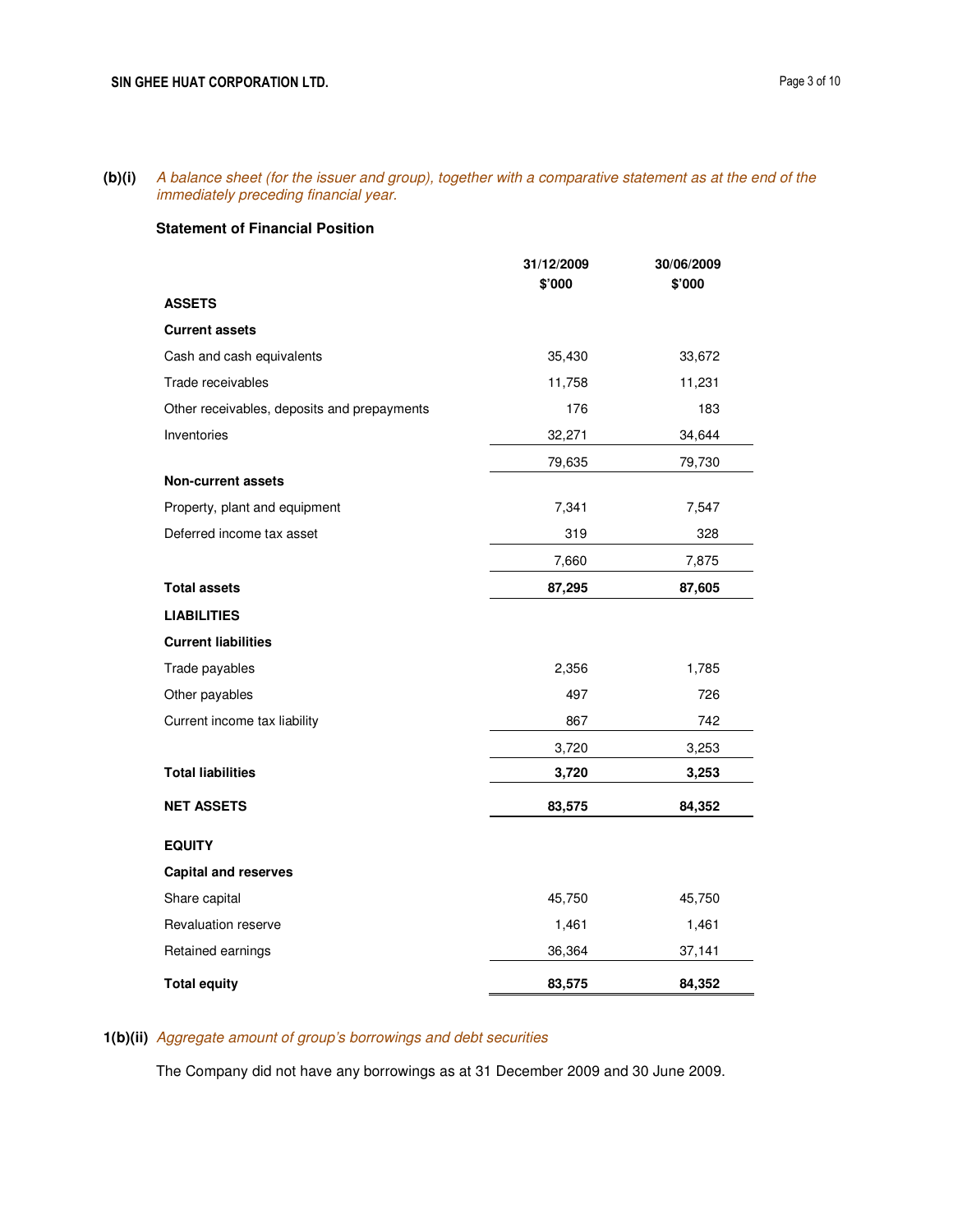**1(c)** A cash flow statement (for the group), together with a comparative statement for the corresponding period of the immediately preceding financial year.

## **Statement of Cash Flows**

|                                                      | Second quarter ended |            |            | Half year ended |
|------------------------------------------------------|----------------------|------------|------------|-----------------|
|                                                      | 31/12/2009           | 31/12/2008 | 31/12/2009 | 31/12/2008*     |
|                                                      | \$'000               | \$'000     | \$'000     | \$'000          |
| Cash flows from operating activities                 |                      |            |            |                 |
| Profit/(Loss) before income tax                      | 1,617                | (1,696)    | 1,660      | 1,719           |
| Adjustments for:                                     |                      |            |            |                 |
| Depreciation of property, plant and equipment        | 136                  | 166        | 270        | 333             |
| Interest expense                                     | $\overline{a}$       | 45         | 4          | 102             |
| Interest income                                      | (18)                 | (43)       | (29)       | (74)            |
| Operating cash flows before working capital changes  | 1,735                | (1,528)    | 1,905      | 2,080           |
| Change in operating assets and liabilities           |                      |            |            |                 |
| Trade receivables                                    | 16                   | 5,445      | (527)      | 6,495           |
| Other receivables, deposit and prepayments           | 6                    | 42         | 4          | 302             |
| Trade payables                                       | 1,173                | (1,533)    | 571        | (1,689)         |
| Other payables                                       | (282)                | (137)      | (229)      | (2,020)         |
| Inventories                                          | (244)                | 4,104      | 2,373      | 4,294           |
| Cash generated from operations                       | 2,404                | 6,393      | 4,097      | 9,462           |
| Interest received                                    | 18                   | 43         | 32         | 97              |
| Interest paid                                        | $\overline{t}$       | (45)       | (4)        | (102)           |
| Income tax paid                                      |                      | (1,516)    | (83)       | (1,566)         |
| Net cash generated from operating activities         | 2,422                | 4,875      | 4,042      | 7,891           |
| Cash flows from investing activities                 |                      |            |            |                 |
| Purchase of property, plant and equipment            | (9)                  | (8)        | (64)       | (197)           |
| Net cash used in investing activities                | (9)                  | (8)        | (64)       | (197)           |
| Cash flows from financing activities                 |                      |            |            |                 |
| Bills payable, net                                   |                      | (2,698)    |            | (6,906)         |
| Dividend paid                                        | (2,220)              | (4, 107)   | (2,220)    | (4, 107)        |
| Net cash used in financing activities                | (2, 220)             | (6,805)    | (2,220)    | (11, 013)       |
| Net increase/(decrease) in cash and cash equivalents | 193                  | (1,938)    | 1,758      | (3,319)         |
| Cash and cash equivalents at beginning of the period | 35,237               | 26,840     | 33,672     | 28,221          |
| Cash and cash equivalents at end of financial period | 35,430               | 24,902     | 35,430     | 24,902          |
|                                                      |                      |            |            |                 |
| Cash and cash equivalents comprise:                  |                      |            |            |                 |
| Cash and bank balances                               | 7,430                | 14,271     | 7,430      | 14,271          |
| Short-term bank deposits                             | 28,000               | 10,631     | 28,000     | 10,631          |
|                                                      | 35,430               | 24,902     | 35,430     | 24,902          |

# Denotes amount less than \$1,000

Certain reclassifications have been made to the comparative figures to enhance comparability with the current year's presentation (see note 13).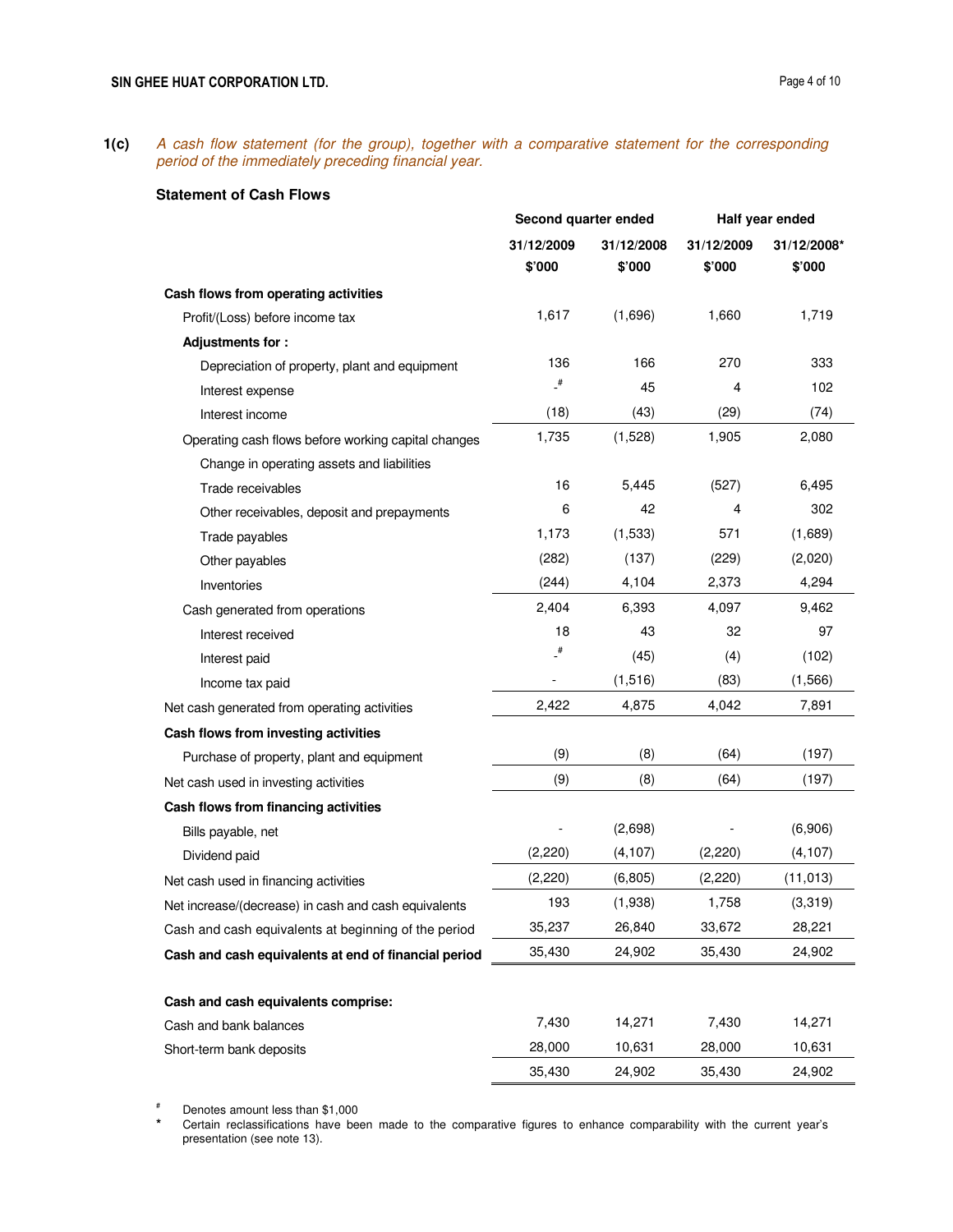**1(d)(i)** A statement (for the issuer and group) showing either (i) all changes in equity, or (ii) changes in equity other than those arising from capitalisation issues and distributions to shareholders, together with a comparative statement for the corresponding period of the immediately preceding financial year.

### **Statement of Changes in Equity**

|                                           | <b>Share</b><br>capital | <b>Revaluation</b><br>reserve | <b>Retained</b><br>earnings | Total    |
|-------------------------------------------|-------------------------|-------------------------------|-----------------------------|----------|
|                                           | \$'000                  | \$'000                        | \$'000                      | \$'000   |
| Balance as at 1 July 2009                 | 45,750                  | 1,461                         | 37,141                      | 84,352   |
| Total comprehensive income for the period |                         |                               | 114                         | 114      |
| Balance as at 30 September 2009           | 45,750                  | 1,461                         | 37,255                      | 84,466   |
| Total comprehensive income for the period |                         |                               | 1,329                       | 1,329    |
| Dividend paid                             |                         |                               | (2,220)                     | (2,220)  |
| Balance as at 31 December 2009            | 45,750                  | 1,461                         | 36,364                      | 83,575   |
|                                           |                         |                               |                             |          |
| Balance as at 1 July 2008                 | 45,750                  | 1,461                         | 39,751                      | 86,962   |
| Total comprehensive income for the period |                         |                               | 3,190                       | 3,190    |
| Balance as at 30 September 2008           | 45,750                  | 1,461                         | 42,941                      | 90,152   |
| Dividend paid                             |                         |                               | (4, 107)                    | (4, 107) |
| Total comprehensive income for the period |                         |                               | (1,829)                     | (1,829)  |
| Balance as at 31 December 2008            | 45,750                  | 1,461                         | 37,005                      | 84,216   |

**1(d)(ii)** Details of any changes in the company's share capital arising from rights issue, bonus issue, share buybacks, exercise of share options or warrants, conversion of other issues of equity securities, issue of shares for cash or as consideration for acquisition or for any other purpose since the end of the previous period reported on. State also the number of shares that may be issued on conversion of all the outstanding convertibles, as well as the number of shares held as treasury shares, if any, against the total number of issued shares excluding treasury shares of the issuer, as at the end of the current financial period reported on and as at the end of the corresponding period of the immediately preceding financial year.

There were no changes in the share capital of the Company during the period reported on. There were no outstanding convertibles as at 31 December 2009 and 31 December 2008.

**1(d)(iii)** To show the total number of issued shares excluding treasury shares as at the end of the current financial period and as at the end of the immediately preceding year:

|                           | As at 31/12/2009 | As at 30/06/2009 |
|---------------------------|------------------|------------------|
| Number of shares in issue | 222.000.000      | 222.000.000      |

**1(d)(iv)** A Statement showing all sales, transfers, disposal, cancellation and/or use of treasury shares as at the end of the current financial period report on:

Not applicable.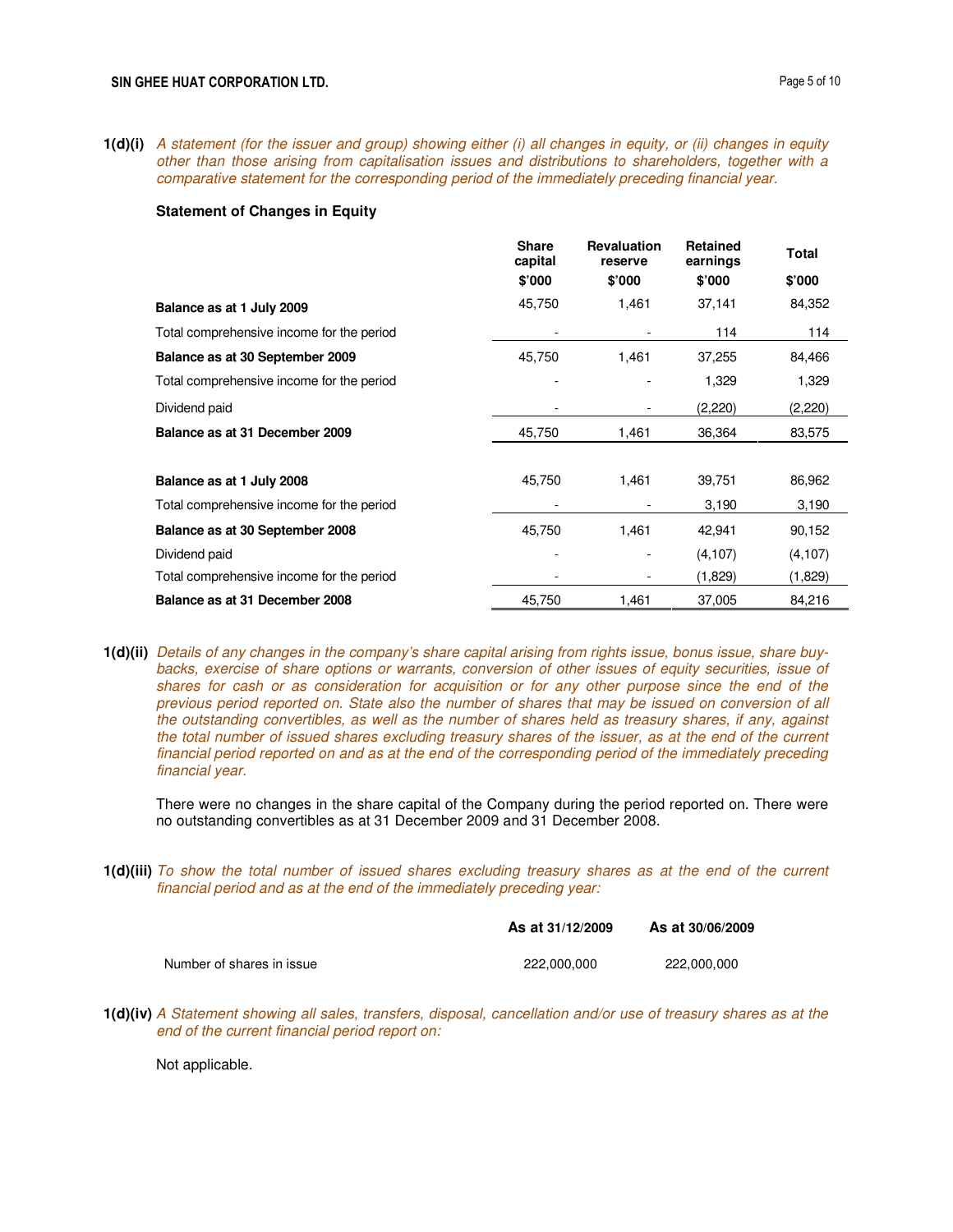### SIN GHEE HUAT CORPORATION LTD. **Page 6 of 10**

**2.** Whether the figures have been audited or reviewed and in accordance with which auditing standard or practice.

The figures in respect of the second quarter and first half year ended 31 December 2009 have not been audited or reviewed by the auditors.

**3.** Where the figures have been audited or reviewed, the auditors' report (including any qualifications or emphasis of a matter).

Not applicable.

**4.** Whether the same accounting policies and methods of computation as in the issuer's most recently audited annual financial statements have been applied.

The Company has applied the same accounting policies and methods of computation as in its audited financial statements for the year ended 30 June 2009, except for the adoption of revised Financial Reporting Standards disclosed in paragraph 5 below.

**5.** If there are any changes in the accounting policies and methods of computation, including any required by an accounting standard, what has changed, as well as the reasons for, and the effect of, the change.

On 1 July 2009, the Company adopted the revised Singapore Financial Reporting Standard (FRS) 1(R) – Presentation of Financial Statements.

 FRS 1(R) requires all changes in equity arising from transactions with owners in their capacity as owners to be presented separately from components of comprehensive income, which is presented in the Statement of Comprehensive Income.

 The "Balance Sheet" and "Cash Flow Statement" have been re-titled to "Statement of Financial Position" and "Statement of Cash Flows" respectively.

Comparative figures have been restated to conform to the requirements of the revised standard.

**6.** Earnings per ordinary share of the group for the current financial period reported on and the corresponding period of the immediately preceding financial year, after deducting any provision for preference dividends:

### **Earnings/(Loss) per Share**

|                                                               | Second quarter ended |             | Half year ended |             |
|---------------------------------------------------------------|----------------------|-------------|-----------------|-------------|
|                                                               | 31/12/2009           | 31/12/2008  | 31/12/2009      | 31/12/2008  |
| Earnings/(Loss) per share (cents)                             |                      |             |                 |             |
| based on weighted average number of<br>(a)<br>shares in issue | 0.60                 | (0.82)      | 0.65            | 0.61        |
| (b) on a fully diluted basis                                  | 0.60                 | (0.82)      | 0.65            | 0.61        |
| Weighted average number of shares in issue                    | 222,000,000          | 222,000,000 | 222,000,000     | 222,000,000 |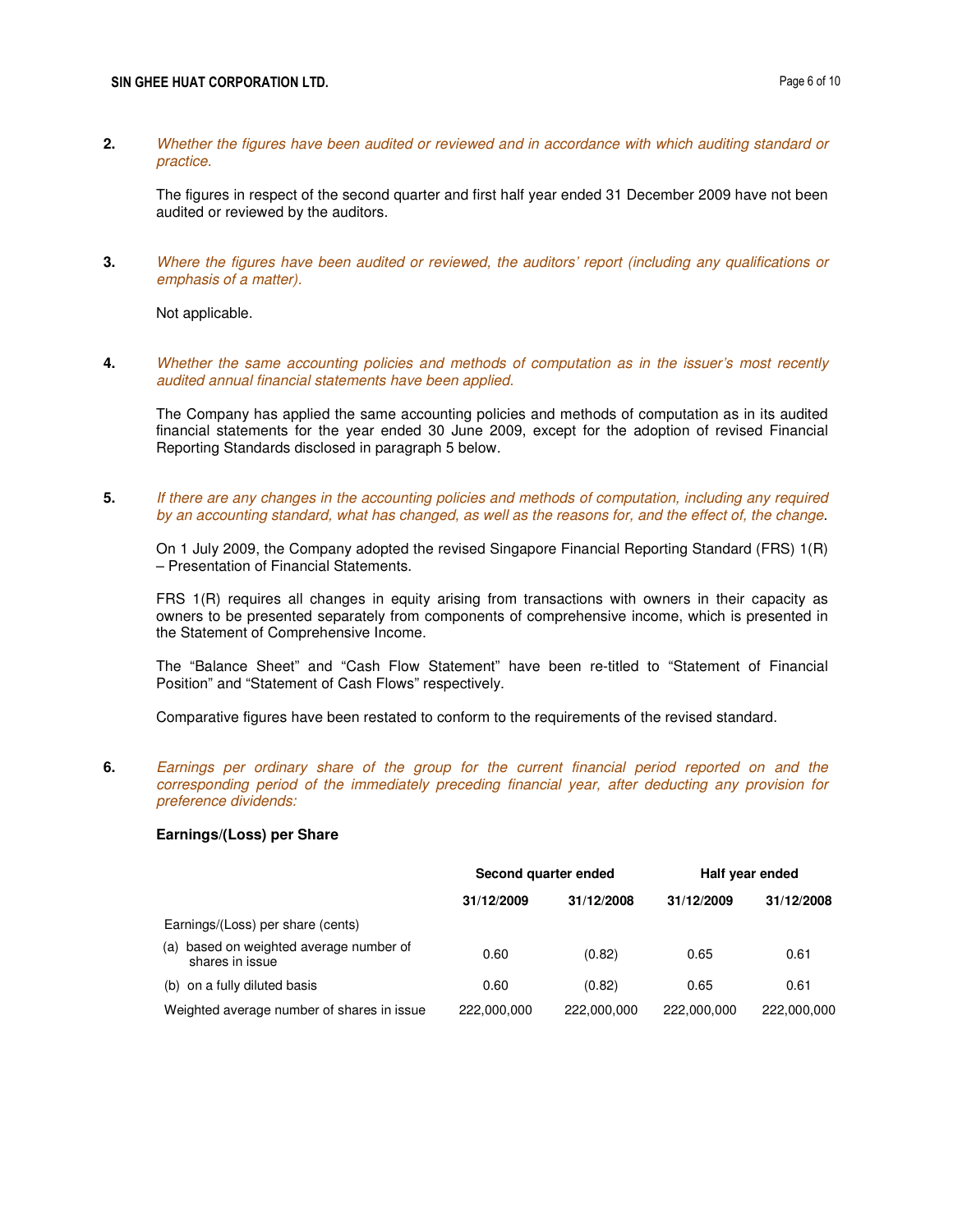### SIN GHEE HUAT CORPORATION LTD. **Page 7 of 10**

- **7**. Net asset value (for the issuer and group) per ordinary share based on the total number of issued shares excluding treasury shares of the issuer at the end of the:
	- (a) current financial period reported on; and
	- (b) immediately preceding financial year.

#### **Net Asset Value per Share**

|                                                                 | 31/12/2009  | 30/06/2009  |
|-----------------------------------------------------------------|-------------|-------------|
| Net asset value per share based on issued share capital (cents) | 37.6        | 38.0        |
| Number of shares on issue                                       | 222,000,000 | 222.000.000 |

- **8.** A review of the performance of the group, to the extent necessary for a reasonable understanding of the group's business. It must include a discussion of the following:
	- (a) any significant factors that affected the turnover, costs and earnings of the group for the current financial period reported on, including (where applicable) seasonal or cyclical factors; and
	- (b) any material factors that affected the cash flow, working capital, assets and liabilities of the group during the current financial period reported on.

### **REVIEW OF PERFORMANCE FOR THE SECOND QUARTER ENDED 31 DECEMBER 2009**

#### **Statement of Comprehensive Income**

Revenue for the second quarter ended 31 December 2009 ("2Q FY2010") decreased by 13% to \$12.2 million from \$14.0 million recorded in the corresponding period of the preceding year. The lower revenue was mainly due to lower average selling prices, though sales volume had increased relative to 2Q FY2009.

Gross profit for 2Q FY2010 was lower compared with 2Q FY2009. This was mainly due to lower average selling prices, which were not fully offset by the lower average cost prices.

Other income increased mainly due to reversal of allowance of \$569,000 for write-down of inventories which had been sold in 2Q FY2010. There was no similar reversal in 2Q FY2009.

Distribution costs for 2Q FY2010 decreased in line with lower sales, and also because there was a write-back of AWS and unconsumed annual leave in 2Q FY2010.

Other operating expenses were substantially lower in 2Q FY2010. This was because there was an allowance for inventory write-down of \$2.8 million in 2Q FY2009 but no write-down was recorded in the quarter reported on. Finance costs were lower mainly due to lower utilization of trade financing.

The resulting comprehensive income for the quarter under review was \$1.3 million compared with a loss of \$1.8 million posted in the second quarter of the previous financial year.

#### **Statements of Financial Position and Cash Flows**

The Company continued to maintain a strong financial position as well as a positive working capital position in the second quarter of this financial year.

Trade payables were higher mainly due to purchases made toward the end of 2Q FY2010 for replenishment of inventories.

Net cash generated from operating activities in the second quarter was \$2.4 million compared with \$4.9 million in 2Q FY2009.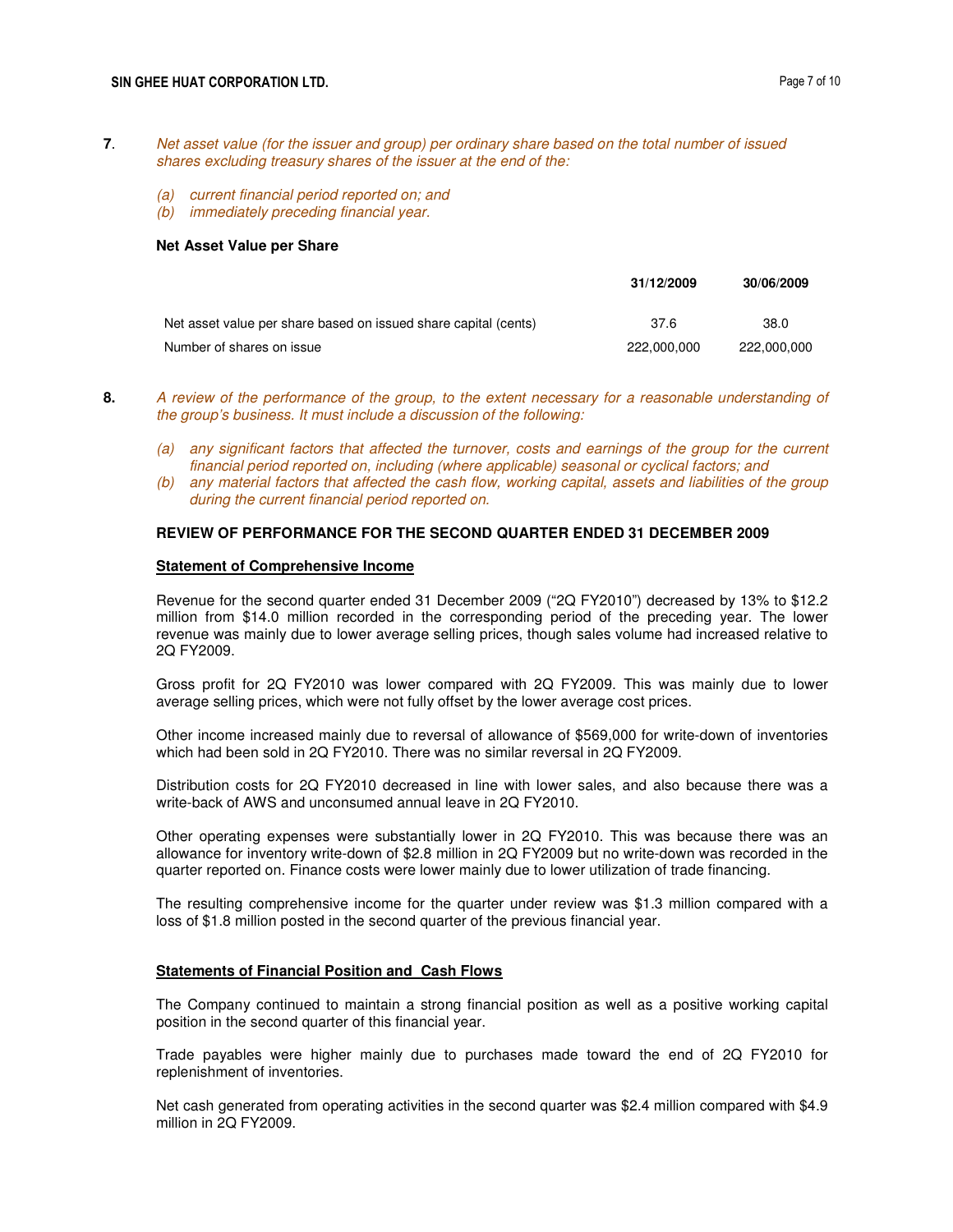The lower sales level in the first two quarters of the current financial year resulted in lower receivables collections in 2Q FY2010 by \$5.4 million compared with 2Q FY2009. Average receivables turnover was 88 days in 2Q FY2010 compared with 98 days for 2Q FY2009 on annualised sales basis.

Inventories increased marginally by \$244,000 in 2Q FY2010. By comparison, the Company reduced its inventory level in the corresponding period of FY2009 in view of the economic downturn, which, coupled with the inventory write-down of \$2.8 million, resulted in a decrease in inventories of \$4.1 million in 2Q FY2009. Inventory turnover was 302 days in 2Q FY2010 compared with 364 days in the corresponding quarter in FY2009 on annualised cost of sales basis.

Net cash used in financing activities decreased to \$2.2 million in 2Q FY2010 from \$6.8 million of 2Q FY2009. This was because, in 2Q FY2010, the dividend payment made was lower and there was no utilisation of trade bills. The payment of trade bills in 2Q FY2009 was \$2.7 million.

### **REVIEW OF PERFORMANCE FOR THE FIRST HALF YEAR ENDED 31 DECEMBER 2009**

#### **Statement of Comprehensive Income**

Revenue for the first half year ended 31 December 2009 ("1H FY2010") was lower at \$23.2 million compared with \$33.7 million registered in 1H FY2009. The lower revenue was largely because of lower selling prices attributed to weak demand for the stainless steel products arising from the global economic downturn.

Gross profit for 1H FY2010 of \$4.0 million was lower compared with \$8.2 million in 1H FY2009. The lower gross margin was mainly due to lower average selling prices, which were not fully offset by the lower average cost prices.

Other income increased mainly due to reversal of allowance of \$569,000 for write-down of inventories which were sold during the half year under review. There was no similar reversal in 1H FY2009.

Distribution costs for 1H FY2010 decreased in line with lower sales, and also because there was a write-back of AWS and unconsumed annual leave in 1H FY2010.

Other operating expenses were substantially lower in 1H FY2010 because allowance for inventory write-down was only \$200,000 compared with \$2.8 million recorded in 1H FY2009. Finance costs were lower mainly due to lower utilisation of trade financing.

 The resulting comprehensive income for the half year reported on was \$1.4 million - marginally higher than the income for 1H FY2009.

### **Statements of Financial Position and Cash Flows**

The Company continued to maintain a strong financial position as well as a positive working capital position in the first half of this financial year.

Trade payables were higher mainly due to purchases made toward the end of 1H FY2010 for replenishment of inventories.

Net cash generated from operating activities in 1H FY2010 was \$4.0 million compared with \$7.9 million in 1H FY2009.

The lower sales level in 1H FY2010 resulted in lower receivables collections during the first half of the current financial year compared with 1H FY2009. Average receivables turnover was 93 days in 1H FY2010 compared with 81 days for 1H FY2009 on annualised sales basis.

Inventories decreased by \$2.4 million in 1H FY2010 compared with \$4.3 million in the corresponding period of FY2009. The smaller decrease was mainly because inventory write-down in 1H FY 2010 was only \$200,000 compared with \$2.8 million in 1H FY2009. Inventory turnover was 307 days in 1H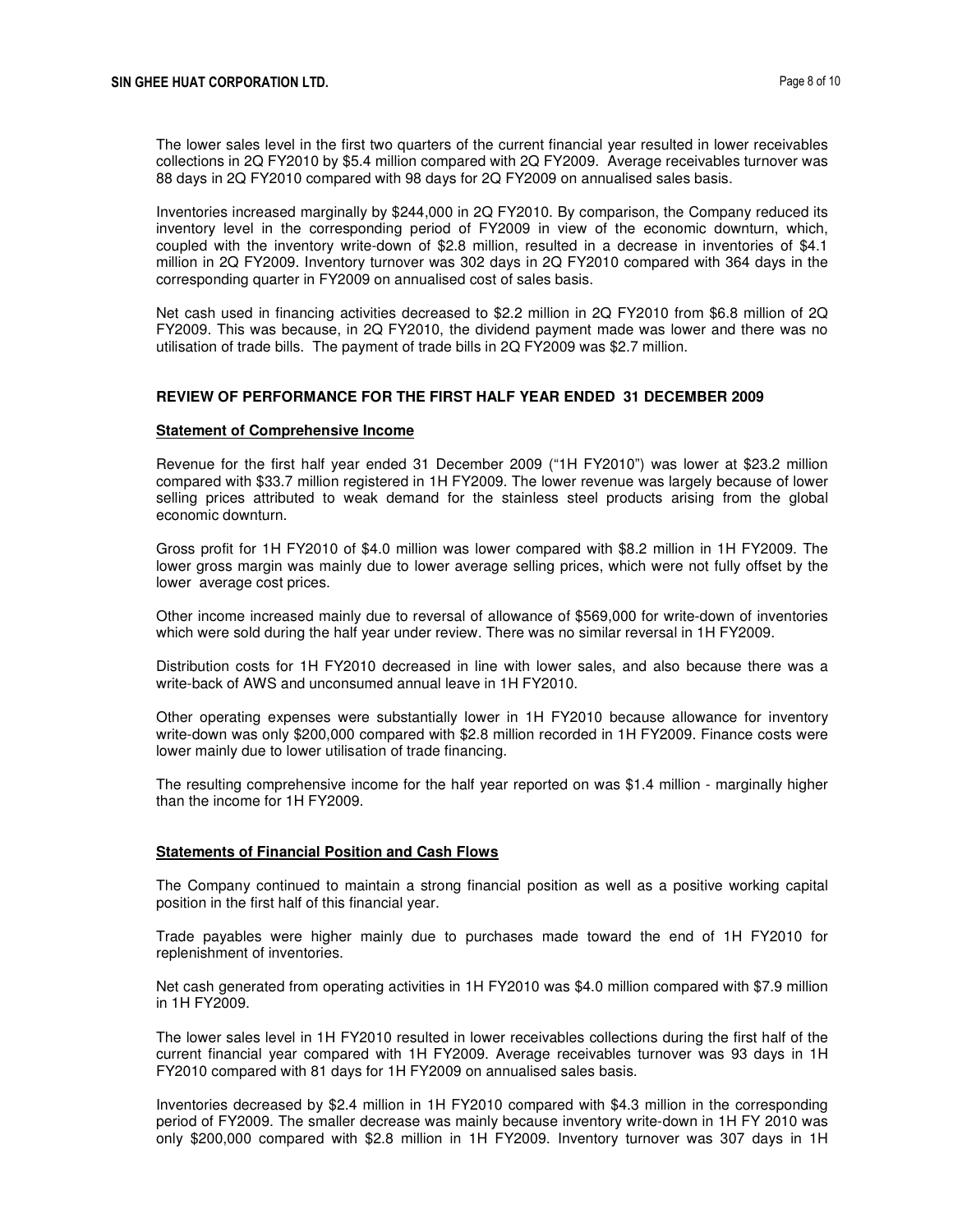FY2010 compared with 309 days in the corresponding period in FY2009 on annualised cost of sales basis.

Net cash used in financing activities decreased to \$2.2 million in 1H FY2010 from \$11.0 million in 1H FY2009. This was because, in 1H FY2010, the dividend payment made was lower and there was no utilisation of trade bills. The payment of trade bills in 1H FY2009 was \$6.9 million.

Cash and cash equivalents as at 31 December 2009 were \$35.4 million compared with \$24.9 million as at 31 December 2008.

**9.** Where a forecast, or a prospect statement, has been previously disclosed to shareholders, any variance between it and the actual results.

The improved performance in the second quarter over the first quarter of the current financial year is in line with the announcement made on 11 November 2009.

**10.** A commentary at the date of the announcement of the significant trends and competitive conditions of the industry in which the group operates and any known factors or events that may affect the group in the next reporting period and the next 12 months.

As anticipated in our announcement for 1Q FY2010 results, the expected gradual improvement in the market for stainless steel products did materialise. Our margins had also improved over the previous quarter, in line with our expectations then.

Some European mills had extended their Christmas stoppages or restricted production which hopefully can alleviate oversupply pressures and firm up prices. Chinese output in 2009 was an all time high. However, the Company expects selling prices to remain stable in the next quarter. The Company will continue to adopt a prudent approach towards its inventory management.

The directors expect the third quarter and second half year of the current financial year to remain profitable unless something untoward happens to the economy or stainless steel prices.

## **11.** Dividend

- (a) Current Financial Period Reported On
- Any dividend declared for the current financial period reported on? No
- (b) Corresponding Period of the Immediately Preceding Financial Year

Any dividend declared for the corresponding period of the immediately preceding financial year? No

(c) Date payable

Not applicable

(d) Books closure date

Not applicable

**12.** If no dividend has been declared (recommended), a statement to that effect.

No dividend has been declared or recommended for the quarter ended 31 December 2009.